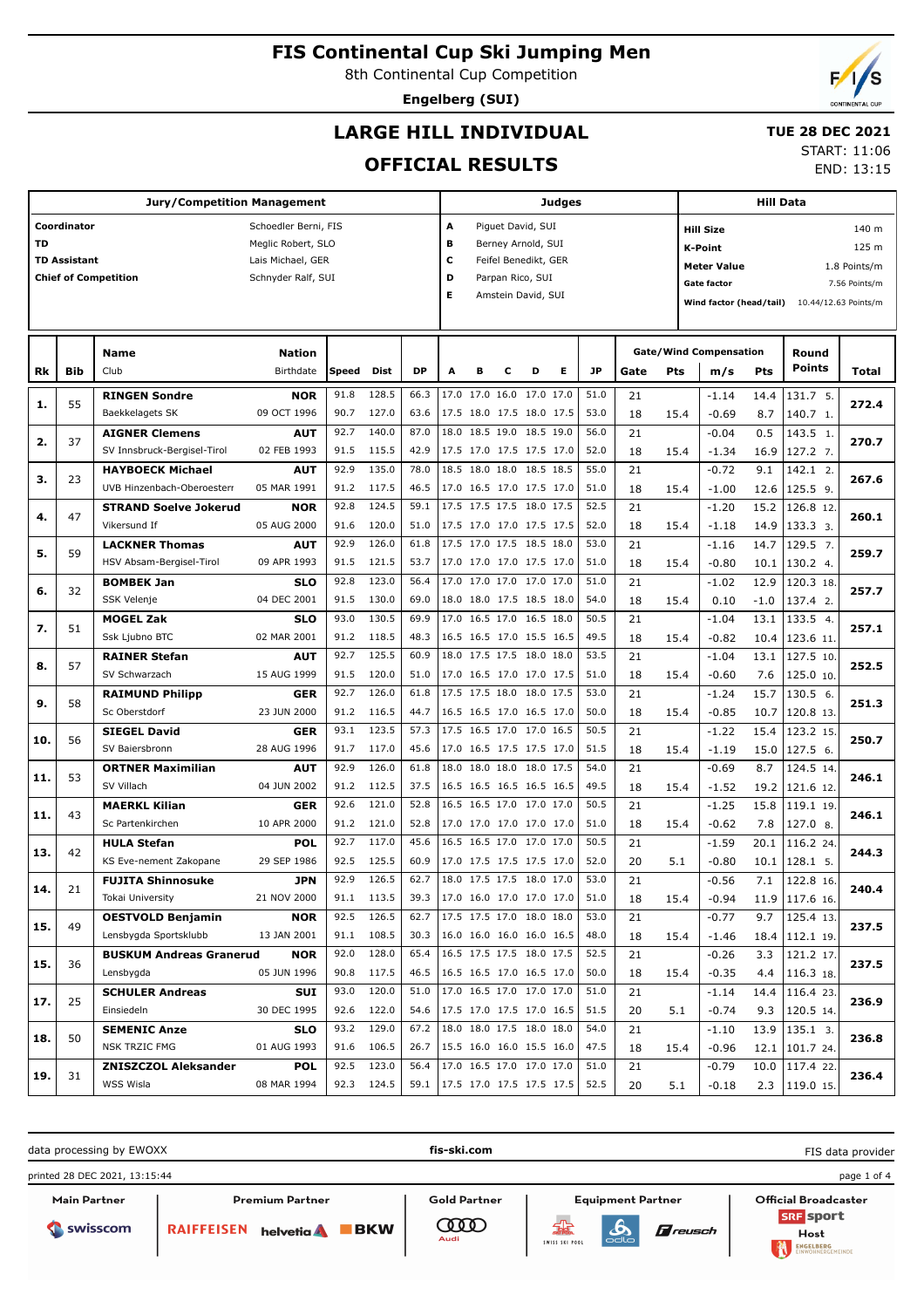8th Continental Cup Competition

**Engelberg (SUI)**

END: 13:15

### **LARGE HILL INDIVIDUAL**

 **TUE 28 DEC 2021** START: 11:06

### **OFFICIAL RESULTS**

|           |                | <b>Name</b>                | <b>Nation</b> |       |             |           |      |     |     |                          |     |      | <b>Gate/Wind Compensation</b> |            |         |            | Round         |       |
|-----------|----------------|----------------------------|---------------|-------|-------------|-----------|------|-----|-----|--------------------------|-----|------|-------------------------------|------------|---------|------------|---------------|-------|
| <b>Rk</b> | Bib            | Club                       | Birthdate     | Speed | <b>Dist</b> | <b>DP</b> | A    | в   | c   | D                        | Е   | JP   | Gate                          | <b>Pts</b> | m/s     | <b>Pts</b> | <b>Points</b> | Total |
|           |                | <b>KOT Maciej</b>          | POL           | 92.2  | 128.0       | 65.4      |      |     |     | 17.5 17.5 17.5 17.5 17.5 |     | 52.5 | 21                            |            | $-0.09$ | 1.1        | 119.0 20.     |       |
| 20.       | 30             | AZS Zakopane               | 09 JUN 1991   | 90.8  | 114.0       | 40.2      |      |     |     | 16.5 16.5 16.5 16.5 16.5 |     | 49.5 | 18                            | 15.4       | $-0.96$ | 12.1       | 117.2 17.     | 236.2 |
| 21.       | 24             | <b>HABDAS Jan</b>          | <b>POL</b>    | 92.9  | 126.5       | 62.7      |      |     |     | 17.5 17.5 17.5 17.5 17.5 |     | 52.5 | 21                            |            | $-1.03$ | 13.0       | 128.2 9.      | 234.3 |
|           |                | Lks Klimczok bystra        | 02 DEC 2003   | 91.3  | 114.5       | 41.1      |      |     |     | 16.5 16.5 16.5 16.5 16.5 |     | 49.5 | 18                            | 15.4       | $-0.01$ | 0.1        | 106.1 22.     |       |
| 22.       | $\overline{7}$ | <b>KOZISEK Cestmir</b>     | <b>CZE</b>    | 92.9  | 129.5       | 68.1      |      |     |     | 17.5 17.0 17.0 17.5 17.5 |     | 52.0 | 21                            |            | $-0.56$ | 7.1        | 127.2 11.     | 231.6 |
|           |                | LSK Lomnice nad Popelkou-D | 09 NOV 1991   | 91.4  | 107.5       | 28.5      |      |     |     | 16.0 15.5 16.0 15.5 16.0 |     | 47.5 | 18                            | 15.4       | $-1.03$ | 13.0       | 104.4 23.     |       |
| 23.       | 45             | <b>NIKAIDO Ren</b>         | <b>JPN</b>    | 92.6  | 120.0       | 51.0      |      |     |     | 17.0 17.0 17.0 18.0 17.0 |     | 51.0 | 21                            |            | $-1.02$ | 12.9       | 114.9 25.     | 225.7 |
|           |                | Tokai Univ.                | 24 MAY 2001   | 92.2  | 116.0       | 43.8      |      |     |     | 15.5 16.5 16.5 16.0 16.5 |     | 49.0 | 20                            | 5.1        | $-1.02$ | 12.9       | 110.8 20.     |       |
| 24.       | 41             | <b>KORNILOV Denis</b>      | <b>RUS</b>    | 92.5  | 117.0       | 45.6      |      |     |     | 16.5 16.5 17.0 16.0 16.5 |     | 49.5 | 21                            |            | $-1.45$ | 18.3       | 113.4 26.     | 222.5 |
|           |                | Sdushor CSP N. Novgorod Di | 17 AUG 1986   | 93.7  | 136.0       | 79.8      | 10.5 | 9.0 | 9.5 | 9.0                      | 9.5 | 28.0 | 22                            | $-5.1$     | $-0.51$ | 6.4        | 109.1 21.     |       |
| 25.       | 39             | <b>SCHIFFNER Markus</b>    | <b>AUT</b>    | 92.5  | 117.0       | 45.6      |      |     |     | 17.0 17.0 17.0 17.5 17.0 |     | 51.0 | 21                            |            | $-1.72$ | 21.7       | 118.3 21.     | 215.7 |
|           |                | UVB Hinzenbach-Oberoesterr | 05 JUN 1992   | 91.4  | 105.0       | 24.0      |      |     |     | 14.0 14.5 14.5 15.0 14.0 |     | 43.0 | 18                            | 15.4       | $-1.19$ | 15.0       | 97.4 27.      |       |
| 26.       | 13             | <b>MURANKA Klemens</b>     | <b>POL</b>    | 92.5  | 115.0       | 42.0      |      |     |     | 16.5 16.0 16.5 16.5 16.5 |     | 49.5 | 21                            |            | $-1.57$ | 19.8       | 111.3 30.     | 212.5 |
|           |                | TS Wisla Zakopane          | 31 AUG 1994   | 91.9  | 110.0       | 33.0      |      |     |     | 16.0 15.5 16.5 16.5 16.5 |     | 49.0 | 21                            |            | $-1.52$ | 19.2       | 101.2 25.     |       |
| 27.       | 34             | <b>NOUSIAINEN Eetu</b>     | <b>FIN</b>    | 92.5  | 114.5       | 41.1      |      |     |     | 17.0 16.5 16.5 17.0 16.5 |     | 50.0 | 21                            |            | $-1.71$ | 21.6       | 112.7 28.     | 212.0 |
|           |                | Puijo Ski club             | 29 APR 1997   | 91.8  | 109.5       | 32.1      |      |     |     | 16.0 16.0 16.0 15.5 16.5 |     | 48.0 | 21                            |            | $-1.52$ | 19.2       | 99.3 26.      |       |
| 28.       | 54             | <b>HAARE Anders</b>        | <b>NOR</b>    | 92.6  | 128.5       | 66.3      |      |     |     | 18.0 17.0 17.5 17.0 17.5 |     | 52.0 | 21                            |            | $-0.79$ | 10.0       | 128.3 8.      | 207.0 |
|           |                | Vikersund IF               | 07 DEC 1999   | 90.7  | 100.5       | 15.9      |      |     |     | 13.5 13.5 14.0 13.0 13.5 |     | 40.5 | 18                            | 15.4       | $-0.55$ | 6.9        | 78.7 29.      |       |
| 29.       | 48             | <b>HOFFMANN Felix</b>      | <b>GER</b>    | 92.7  | 120.5       | 51.9      |      |     |     | 16.5 16.5 17.0 17.5 17.0 |     | 50.5 | 21                            |            | $-0.81$ | 10.2       | 112.6 29.     | 206.5 |
|           |                | SWV Goldlauter             | 14 OCT 1997   | 91.9  | 108.5       | 30.3      |      |     |     | 14.5 14.0 14.5 15.0 14.5 |     | 43.5 | 21                            |            | $-1.59$ | 20.1       | 93.9 28.      |       |
| 30.       | 26             | <b>POHJOLA Arttu</b>       | <b>FIN</b>    | 92.3  | 121.0       | 52.8      |      |     |     | 17.0 17.5 17.5 17.0 17.0 |     | 51.5 | 21                            |            | $-0.68$ | 8.6        | 112.9 27.     | 180.3 |
|           |                | Lahden Hiihtoseura         | 07 JUN 2001   | 91.3  | 93.0        | 2.4       |      |     |     | 14.0 15.0 13.5 14.5 14.5 |     | 43.0 | 21                            |            | $-1.74$ | 22.0       | 67.4 30.      |       |

|     | Not qualified for final round |                              |             |      |       |      |                          |  |  |  |      |    |         |      |       |
|-----|-------------------------------|------------------------------|-------------|------|-------|------|--------------------------|--|--|--|------|----|---------|------|-------|
| 31. | 27                            | <b>BAZHENOV Aleksandr</b>    | <b>RUS</b>  | 92.4 | 122.5 | 55.5 | 17.0 17.0 17.0 17.0 17.0 |  |  |  | 51.0 | 21 | $-0.35$ | 4.4  | 110.9 |
|     |                               | ZDUSHOR ZVS CSP              | 13 JUL 1995 |      |       |      |                          |  |  |  |      |    |         |      |       |
| 31. | 9                             | <b>VIDIC Matija</b>          | <b>SLO</b>  | 93.1 | 113.0 | 38.4 | 16.0 16.5 16.5 16.5 16.5 |  |  |  | 49.5 | 21 | $-1.82$ | 23.0 | 110.9 |
|     |                               | SSK Ilirija                  | 30 AUG 2000 |      |       |      |                          |  |  |  |      |    |         |      |       |
| 33. | 52                            | <b>HAMANN Martin</b>         | <b>GER</b>  | 92.7 | 118.0 | 47.4 | 17.0 15.5 15.5 15.5 16.0 |  |  |  | 47.0 | 21 | $-1.23$ | 15.5 | 109.9 |
|     |                               | SG Nickelhuette Aue          | 10 APR 1997 |      |       |      |                          |  |  |  |      |    |         |      |       |
| 34. | 28                            | <b>LISSO Justin</b>          | <b>GER</b>  | 92.5 | 111.0 | 34.8 | 16.0 16.5 16.5 16.5 16.0 |  |  |  | 49.0 | 21 | $-1.95$ | 24.6 | 108.4 |
|     |                               | Wsv Schmiedefeld             | 12 DEC 1999 |      |       |      |                          |  |  |  |      |    |         |      |       |
| 35. | 19                            | <b>BARTOL Tilen</b>          | <b>SLO</b>  | 92.9 | 111.0 | 34.8 | 16.0 16.5 16.5 16.0 16.5 |  |  |  | 49.0 | 21 | $-1.82$ | 23.0 | 106.8 |
|     |                               | SSK Sam Ihan                 | 17 APR 1997 |      |       |      |                          |  |  |  |      |    |         |      |       |
| 36. | 44                            | <b>MEDWED Elias</b>          | <b>AUT</b>  | 92.7 | 110.0 | 33.0 | 15.5 16.0 16.0 16.0 16.0 |  |  |  | 48.0 | 21 | $-1.62$ | 20.5 | 101.5 |
|     |                               | Sv Innsbruck bergisel        | 12 JAN 2002 |      |       |      |                          |  |  |  |      |    |         |      |       |
| 37. | 40                            | <b>SHIMIZU Reruhi</b>        | <b>JPN</b>  | 92.6 | 109.0 | 31.2 | 16.0 16.0 16.5 16.5 16.5 |  |  |  | 49.0 | 21 | $-1.61$ | 20.3 | 100.5 |
|     |                               | Megmilk Snow Brand Ski Team  | 04 DEC 1993 |      |       |      |                          |  |  |  |      |    |         |      |       |
| 37. | 3                             | <b>NIEDERBERGER Lean</b>     | <b>SUI</b>  | 93.0 | 103.0 | 20.4 | 16.0 16.0 16.5 16.0 16.0 |  |  |  | 48.0 | 21 | $-2.54$ | 32.1 | 100.5 |
|     |                               | Bannalp-Wolfenschiessen      | 08 JAN 2003 |      |       |      |                          |  |  |  |      |    |         |      |       |
| 39. | 29                            | <b>WATANABE Rikuta</b>       | <b>JPN</b>  | 92.8 | 110.5 | 33.9 | 16.0 16.0 16.5 16.5 16.5 |  |  |  | 49.0 | 21 | $-1.06$ | 13.4 | 96.3  |
|     |                               | Tokyo Biso Kogyo Corporation | 09 JUL 1995 |      |       |      |                          |  |  |  |      |    |         |      |       |
| 40. | 22                            | <b>JUROSZEK Kacper</b>       | <b>POL</b>  | 92.8 | 117.0 | 45.6 | 16.0 16.0 15.5 16.0 17.0 |  |  |  | 48.0 | 21 | $-0.19$ | 2.4  | 96.0  |
|     |                               | Wss Wisla                    | 05 JUN 2001 |      |       |      |                          |  |  |  |      |    |         |      |       |
| 41. | 4                             | <b>HAFNAR Mark</b>           | <b>SLO</b>  | 92.9 | 102.5 | 19.5 | 15.5 15.5 16.0 15.0 15.5 |  |  |  | 46.5 | 21 | $-2.32$ | 29.3 | 95.3  |
|     |                               | Sk Triglav kranj             | 11 APR 2002 |      |       |      |                          |  |  |  |      |    |         |      |       |

data processing by EWOXX **fis-ski.com** FIS data providerprinted 28 DEC 2021, 13:15:44 page 2 of 4 Main Partner Premium Partner **Gold Partner** Equipment Partner Official Broadcaster **SRF** sport **COOD** Swisscom RAIFFEISEN helvetia **BKW**  $\mathbf F$ reusch Host ENGELBERG



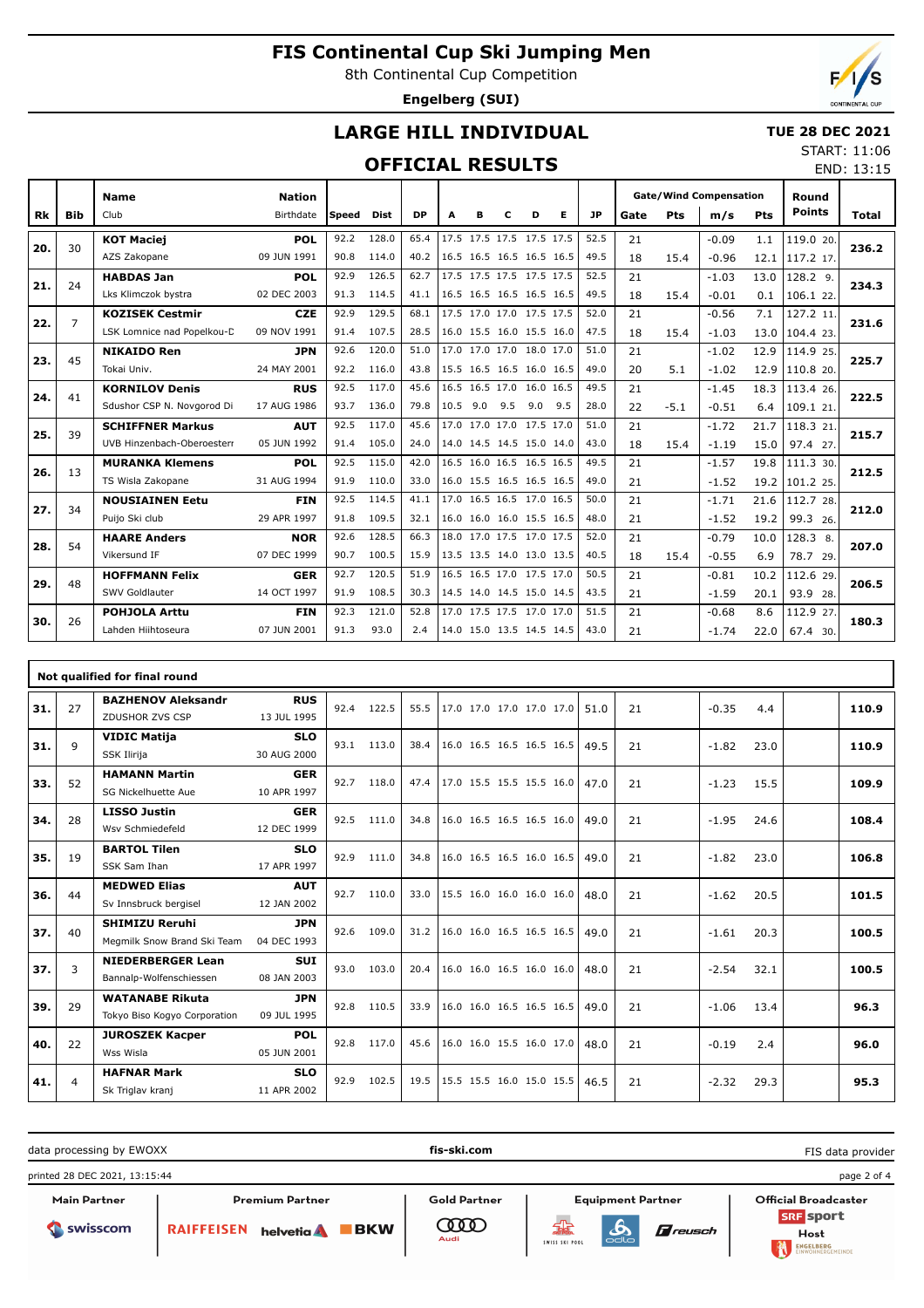8th Continental Cup Competition

**Engelberg (SUI)**

### **LARGE HILL INDIVIDUAL**

### **TUE 28 DEC 2021**

### **OFFICIAL RESULTS**

START: 11:06 END: 13:15

|     |                | <b>Name</b>                                                 | <b>Nation</b>             |            |            |           |                                      |   |   |   |   |      |      |            | <b>Gate/Wind Compensation</b> |            | Round         |       |
|-----|----------------|-------------------------------------------------------------|---------------------------|------------|------------|-----------|--------------------------------------|---|---|---|---|------|------|------------|-------------------------------|------------|---------------|-------|
| Rk  | <b>Bib</b>     | Club                                                        | Birthdate                 | Speed Dist |            | <b>DP</b> | Α                                    | в | c | D | Е | JP   | Gate | <b>Pts</b> | m/s                           | <b>Pts</b> | <b>Points</b> | Total |
| 42. | $\overline{2}$ | <b>KINDLIMANN Lars</b><br>Am Bachtel wald                   | <b>SUI</b><br>28 NOV 2000 | 92.9       | 102.0      | 18.6      | 16.0 16.0 16.0 16.0 16.0             |   |   |   |   | 48.0 | 21   |            | $-2.13$                       | 26.9       |               | 93.5  |
| 43. | 15             | <b>KOLOBOV Maksim</b><br>GAU SSHOR ZVS Sakhalin             | <b>RUS</b><br>10 APR 2002 | 92.9       | 105.0      | 24.0      | 16.0 16.0 16.0 16.0 16.0             |   |   |   |   | 48.0 | 21   |            | $-1.64$                       | 20.7       |               | 92.7  |
| 44. | 18             | <b>IMHOF Remo</b><br>Einsiedeln                             | <b>SUI</b><br>19 NOV 2003 | 93.0       | 99.5       |           | 14.1 15.5 15.0 15.5 15.5 15.5        |   |   |   |   | 46.5 | 21   |            | $-2.51$                       | 31.7       |               | 92.3  |
| 45. | $\mathbf{1}$   | <b>LACROIX Olan</b><br>Les Diablerets                       | <b>SUI</b><br>21 MAR 2001 | 93.0       | 103.5      |           | 21.3   15.5 16.0 15.5 15.5 16.0      |   |   |   |   | 47.0 | 21   |            | $-1.81$                       | 22.9       |               | 91.2  |
| 46. | 16             | <b>BATBY Alessandro</b><br>C.S courchevel                   | <b>FRA</b><br>20 NOV 2001 |            | 92.6 102.5 |           | 19.5   15.5 16.0 16.0 15.0 15.5      |   |   |   |   | 47.0 | 21   |            | $-1.76$                       | 22.2       |               | 88.7  |
| 47. | 46             | <b>BAER Moritz</b><br>SF Gmund-Duernbach                    | <b>GER</b><br>16 MAY 1997 |            | 92.5 105.5 | 24.9      | $ 14.5 \t14.0 \t14.5 \t15.0 \t14.5 $ |   |   |   |   | 43.5 | 21   |            | $-1.55$                       | 19.6       |               | 88.0  |
| 48. | 11             | <b>CAMPREGHER Andrea</b><br>BACHMANN SPORT COLLEGE S        | <b>ITA</b><br>20 JUN 2001 |            | 92.5 105.0 | 24.0      | 16.0 16.5 16.0 16.0 16.5             |   |   |   |   | 48.5 | 21   |            | $-1.16$                       | 14.7       |               | 87.2  |
| 49. | 12             | <b>WASSER Yanick</b><br>Einsiedeln                          | <b>SUI</b><br>27 MAY 2004 |            | 92.6 103.5 | 21.3      | 15.0 15.0 15.5 13.5 14.5             |   |   |   |   | 44.5 | 21   |            | $-1.59$                       | 20.1       |               | 85.9  |
| 50. | 38             | <b>HAUSWIRTH Sandro</b><br>Gstaad                           | <b>SUI</b><br>29 AUG 2000 |            | 92.1 104.0 | 22.2      | 16.0 16.0 16.0 16.5 16.0             |   |   |   |   | 48.0 | 21   |            | $-1.10$                       | 13.9       |               | 84.1  |
| 51. | 17             | <b>CONTAMINE Mathis</b><br>Courchevel                       | <b>FRA</b><br>14 SEP 2001 | 92.6       | 100.5      | 15.9      | 16.0 15.5 16.0 15.5 15.5             |   |   |   |   | 47.0 | 21   |            | $-1.56$                       | 19.7       |               | 82.6  |
| 52. | 33             | <b>MITROFAN Nicolae Sorin</b><br>CS OLIMPIC CETATE RASNOV   | <b>ROU</b><br>26 MAR 1999 | 92.7       | 99.5       | 14.1      | 14.5 15.5 15.0 14.0 16.0             |   |   |   |   | 45.0 | 21   |            | $-1.83$                       | 23.1       |               | 82.2  |
| 53. | 8              | <b>HOLUB Benedikt</b><br>TJ Dukla Frenstat pod Radhost      | <b>CZE</b><br>02 OCT 2000 | 92.9       | 102.5      | 19.5      | 15.5 15.5 15.5 15.0 15.5             |   |   |   |   | 46.5 | 21   |            | $-0.96$                       | 12.1       |               | 78.1  |
| 54. | 35             | <b>RYDL Radek</b><br>TJ Dukla Liberec                       | <b>CZE</b><br>15 JUL 2001 | 92.4       | 97.5       | 10.5      | 15.5 15.5 15.0 15.5 15.5             |   |   |   |   | 46.5 | 21   |            | $-1.13$                       | 14.3       |               | 71.3  |
| 55. | 14             | <b>MAKSIMOCHKIN Mikhail</b><br>Sdushor CSP N. Novgorod Dina | <b>RUS</b><br>29 AUG 1993 | 92.4       | 97.5       | 10.5      | 14.0 13.5 14.0 13.0 13.5             |   |   |   |   | 41.0 | 21   |            | $-1.55$                       | 19.6       |               | 71.1  |
| 56. | 5              | <b>JOJKO Arkadiusz</b><br>Wss Wisla                         | <b>POL</b><br>30 AUG 2002 | 92.8       | 88.5       | $-5.7$    | 15.5 15.0 15.0 14.5 15.0             |   |   |   |   | 45.0 | 21   |            | $-2.35$                       | 29.7       |               | 69.0  |
| 57. | 10             | <b>HOLIK Frantisek</b><br>LSK Lomnice nad Popelkou-Dul      | <b>CZE</b><br>23 OCT 1998 | 92.2       | 84.5       | $-12.9$   | 14.5 13.5 14.0 12.5 13.5             |   |   |   |   | 41.0 | 21   |            | $-2.94$                       | 37.1       |               | 65.2  |
| 58. | 20             | <b>HEIKKINEN Kalle</b><br>Kuusamon Era-veikot               | <b>FIN</b><br>16 SEP 1999 | 92.5       | 94.5       | 5.1       | 13.5 13.5 13.5 12.5 13.5             |   |   |   |   | 40.5 | 21   |            | $-0.94$                       | 11.9       |               | 57.5  |

|            | <b>Disqualified</b>  |            |  |  |  |  |  |  |  |  |  |  |  |
|------------|----------------------|------------|--|--|--|--|--|--|--|--|--|--|--|
| <b>Bib</b> | <b>Name</b>          | Reason     |  |  |  |  |  |  |  |  |  |  |  |
|            | <b>CHERVET Jules</b> | SCE3 Boots |  |  |  |  |  |  |  |  |  |  |  |

| <b>Weather Information</b> |                 |      |      |                 |         |              |         |  |  |  |  |  |
|----------------------------|-----------------|------|------|-----------------|---------|--------------|---------|--|--|--|--|--|
|                            |                 | Snow | Air  | <b>Humidity</b> |         | Wind $[m/s]$ |         |  |  |  |  |  |
|                            | Weather         | [°C] | [°C] | [%]             | Min     | Avg          | Max     |  |  |  |  |  |
| 1st round                  | overcast, rainy | -6   |      | 86              | $-2.94$ | $-1.27$      | $-0.04$ |  |  |  |  |  |
| 2nd round                  | overcast, rainy | -6   |      | 87              | $-1.74$ | $-0.91$      | 0.10    |  |  |  |  |  |

data processing by EWOXX **fis-ski.com** FIS data providerprinted 28 DEC 2021, 13:15:44 page 3 of 4 Main Partner Premium Partner **Gold Partner** Equipment Partner Official Broadcaster **SRF** sport **COOD**  $\mathbf{A}$ Swisscom RAIFFEISEN helvetia **BKW**  $\mathbf F$ reusch Host SWISS SKI POOL ENGELBERG